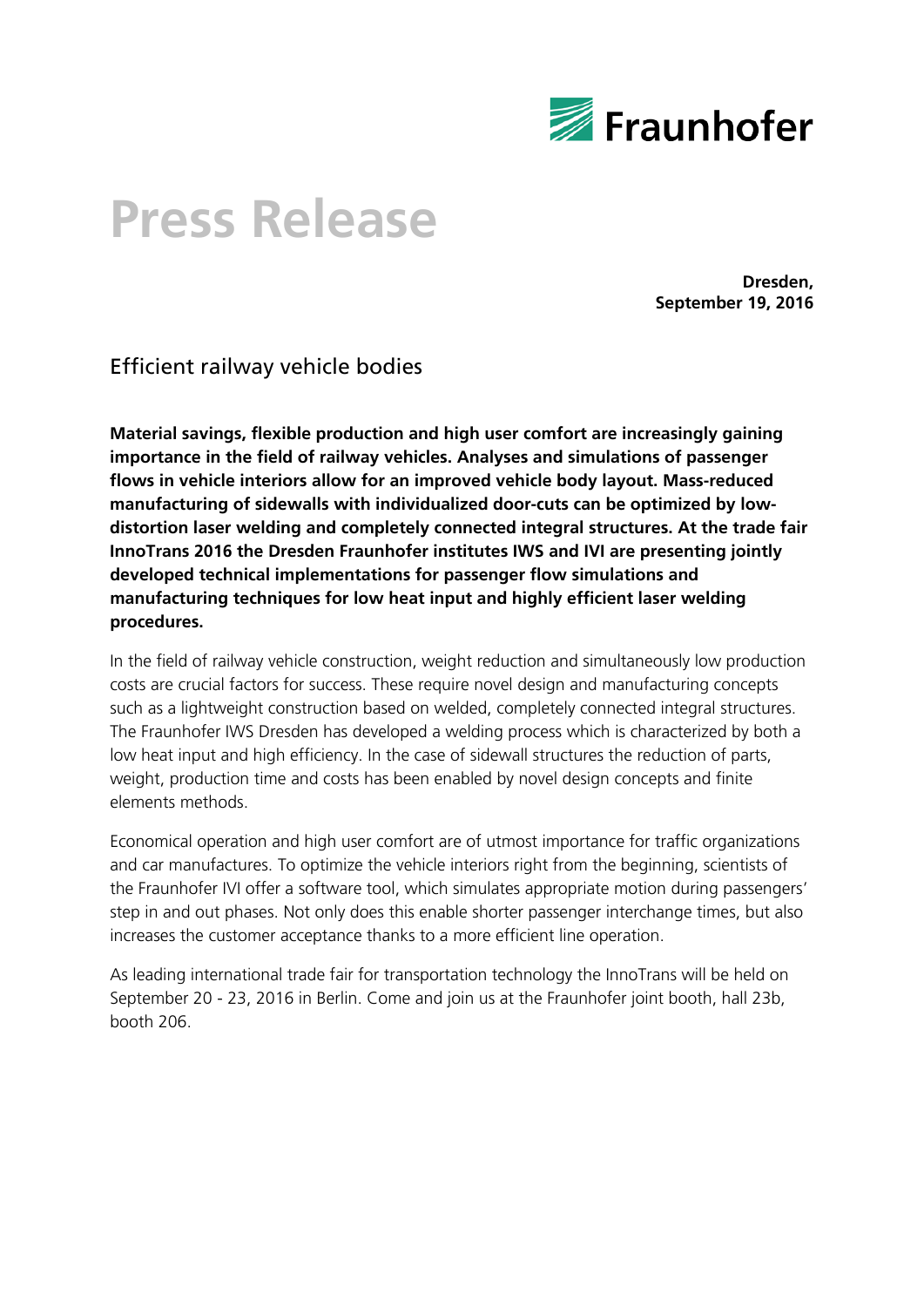

### **Press Release**



Fig. 1: Low distortion laser welded sidewall with longitudinal and vertical stiffeners (© Fraunhofer IWS)



Fig. 2: Model-based simulation of a passenger interchange (© Fraunhofer IVI)